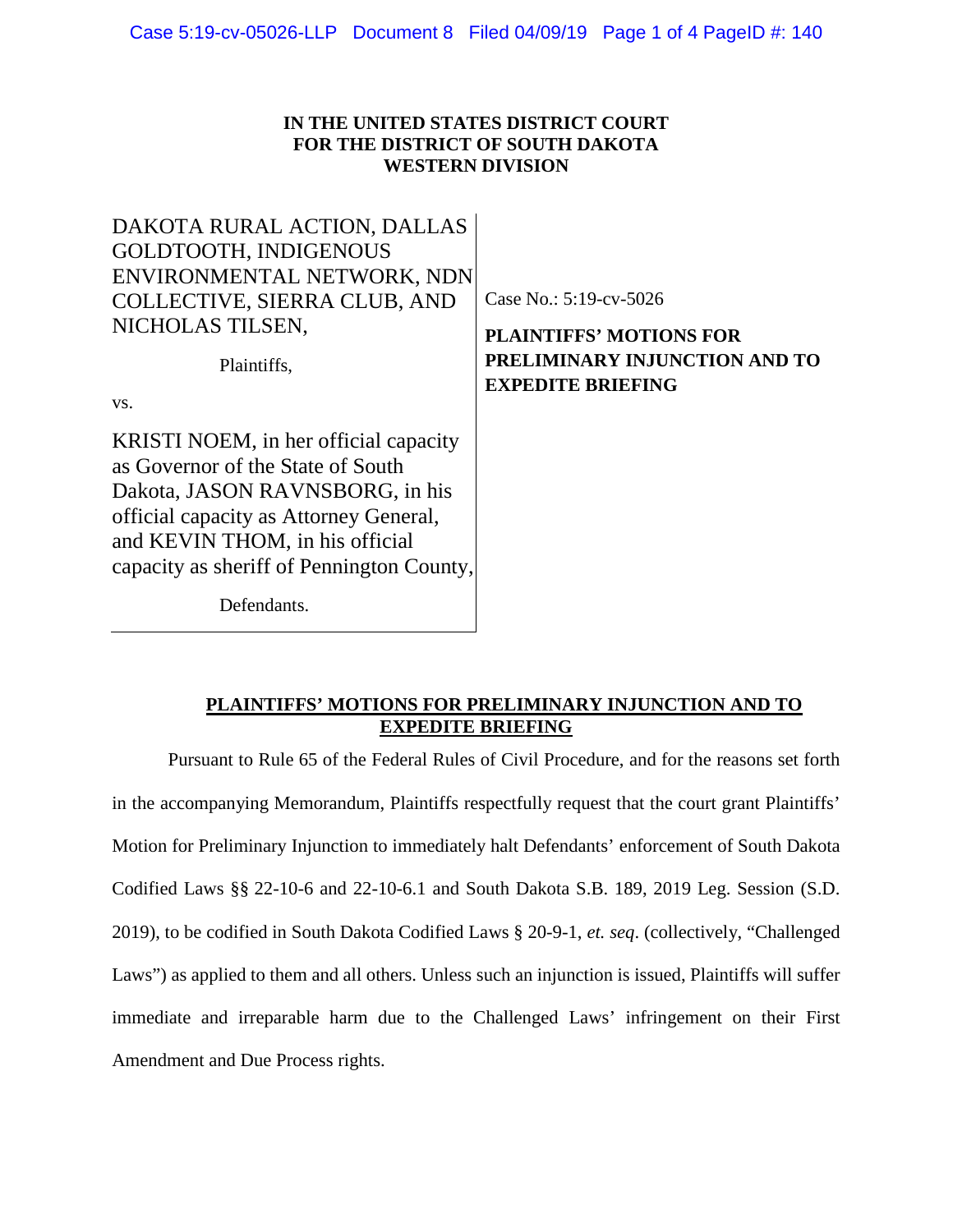#### Case 5:19-cv-05026-LLP Document 8 Filed 04/09/19 Page 2 of 4 PageID #: 141

Additionally, due to the urgent nature of this matter, Plaintiffs request that the Court expedite the normal briefing requirements for this motion. Local Rule 7.1(B) provides that a party has 21 days to respond to a motion unless "otherwise specifically ordered by the court," and that the moving party then has 14 days to reply. Plaintiffs move that the court order Defendants to file their response within 10 days (that is, by April 19, 2019) and Plaintiffs file their reply within five days (that is, by April 24, 2019).

Finally, Plaintiffs move for the Court to waive the bond requirement normally associated with the issuance of a preliminary injunction. A bond is inappropriate in this case because the state of South Dakota will not suffer any loss in security or financial harm of the type typically remedied through a bond.

### **ORAL ARGUMENT REQUESTED**

Pursuant to D.S.D. Civ. LR 7.1(C), Plaintiffs respectfully request oral argument on this motion.

Dated this 9th day of April, 2019

/s/ Brendan V. Johnson\_\_\_\_\_\_\_\_\_\_\_ Brendan V. Johnson (SD Bar # 3263) Erica A. Ramsey (SD Bar # 4901) Timothy W. Billion (SD Bar # 4641)

ROBINS KAPLAN LLP 140 North Phillips Ave, Suite 307 Sioux Falls, SD 57104 Tel: 605-335-1300 [BJohnson@RobinsKaplan.com](mailto:BJohnson@RobinsKaplan.com) ERamsey@RobinsKaplan.com [TBillion@RobinsKaplan.com](mailto:TBillion@RobinsKaplan.com)

Courtney Bowie\* American Civil Liberties Union of South Dakota P.O. Box 1170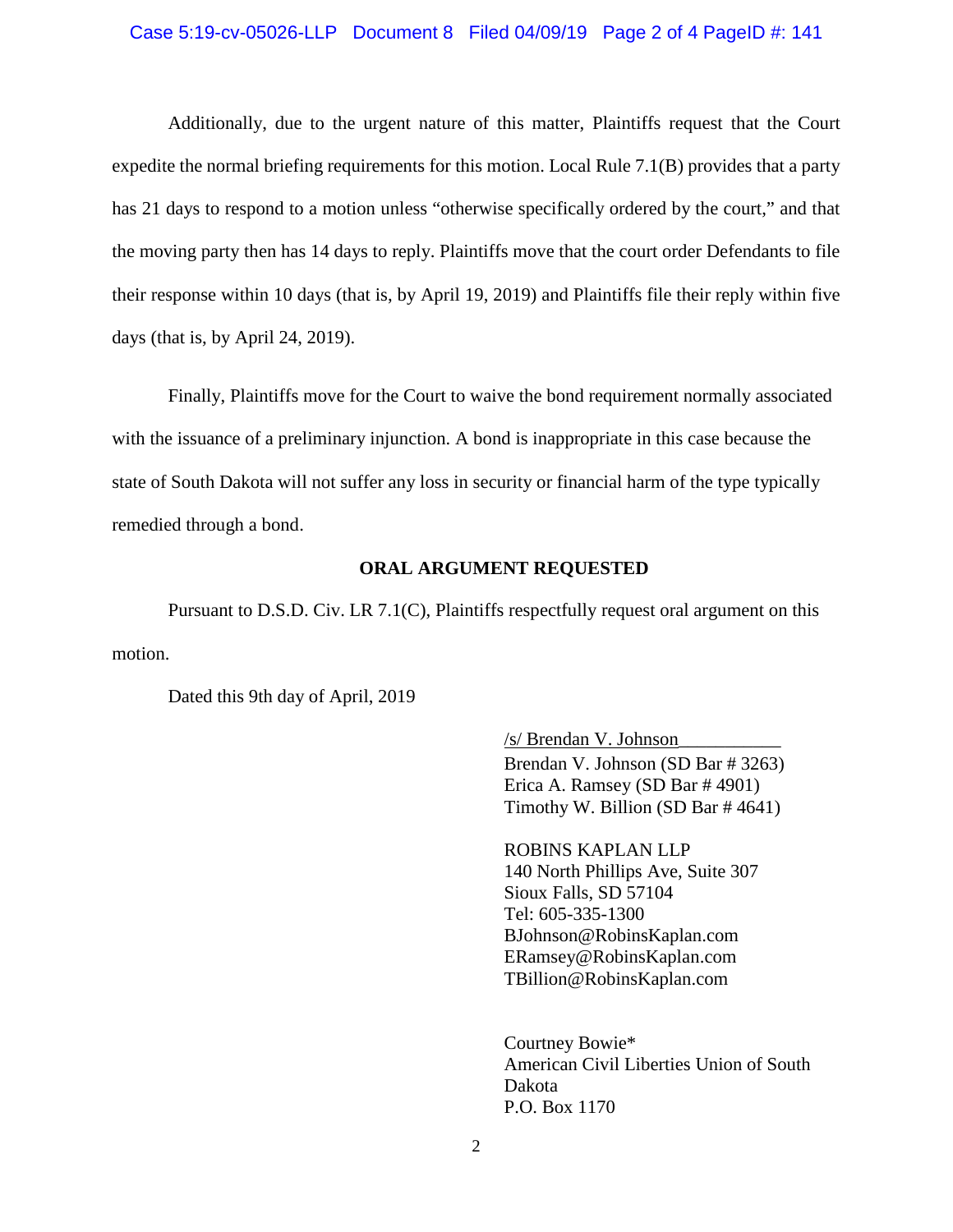Sioux Falls, SD 57101 Tel: 201-284-9500 cbowie@aclu.org *\* To be admitted pro hac vice*

Vera Eidelman\* American Civil Liberties Union Foundation Speech, Privacy, and Technology Project 125 Broad St. New York, NY 10004 Tel: 212-549-2500 veidelman@aclu.org *\*To be admitted pro hac vice*

Stephen Pevar (SD Bar # 1364) American Civil Liberties Union Foundation 765 Asylum Avenue Hartford, CT 06105 Tel: 860-570-9830 Fax: 860-570-9840 spevar@aclu.org *Attorneys for Plaintiffs*